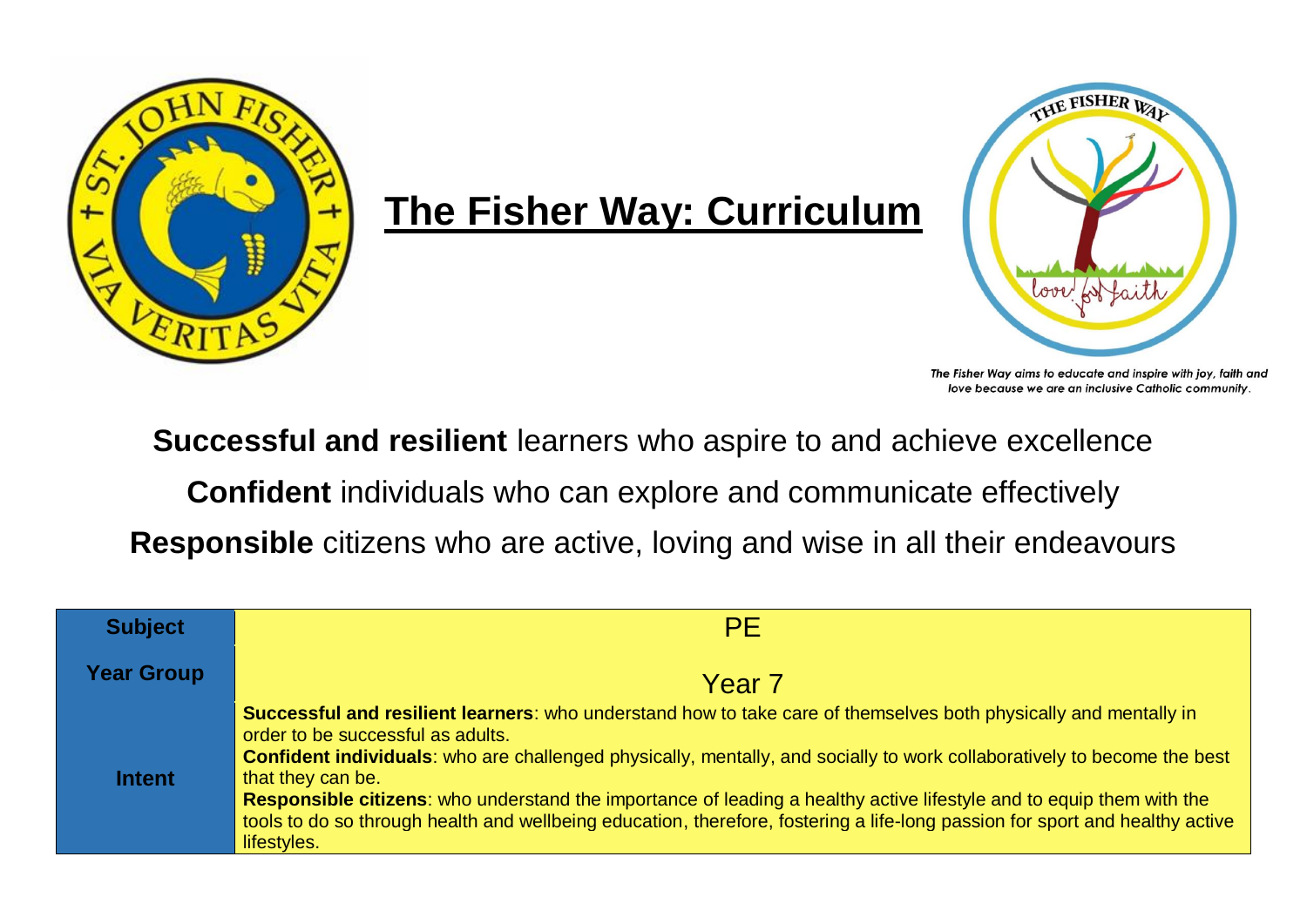## Year 7 Core PE:

**Narrative**

- 1. Learners will have built on the fundamental skills required to perform at maximum levels in small sided games, in particular the basic principles of attack and defence in sports. They will also have developed the ability to use simple tactics and strategies to outwit the opposition.
- 2. This year links to the development of the fundamental skills that they would have developed at Key Stage 2.
- 3. Learners will develop an understanding of the importance that physical education has on an individual's well-being, equipping them with the tools to participate/engage in sport and lead healthy active lifestyles in the future.

| <b>Half term</b>                        | <b>Autumn 1</b>                                                                                                                                                                                                                                                                            | <b>Autumn 2</b>                                                                                                                                                                                                                                   | Spring 1                                                                                                                                                                                                                              | Spring 2                                                                                                                                                                                                                        | <b>Summer 1</b>                                                                                                                                                    | <b>Summer 2</b>                                                                                                                                                                                       |
|-----------------------------------------|--------------------------------------------------------------------------------------------------------------------------------------------------------------------------------------------------------------------------------------------------------------------------------------------|---------------------------------------------------------------------------------------------------------------------------------------------------------------------------------------------------------------------------------------------------|---------------------------------------------------------------------------------------------------------------------------------------------------------------------------------------------------------------------------------------|---------------------------------------------------------------------------------------------------------------------------------------------------------------------------------------------------------------------------------|--------------------------------------------------------------------------------------------------------------------------------------------------------------------|-------------------------------------------------------------------------------------------------------------------------------------------------------------------------------------------------------|
| <b>Knowledge</b><br>(topics<br>studied) | During KS3,<br>learners carry out a<br>mixture of different<br>sports and games<br>on a rotation basis.<br>These activities<br>include swimming,<br>cross country,<br>rugby, netball,<br>handball, fitness,<br>table tennis,<br>basketball,<br>badminton,<br>volleyball, and<br>dodgeball. | During KS3,<br>learners carry out a<br>mixture of different<br>sports and games<br>on a rotation basis.<br>These activities<br>include swimming,<br>football, fitness,<br>table tennis,<br>basketball,<br>badminton,<br>volleyball,<br>dodgeball. | During KS3,<br>learners carry out a<br>mixture of different<br>sports and games<br>on a rotation basis.<br>These activities<br>include swimming,<br>football, table<br>tennis, basketball,<br>badminton,<br>volleyball,<br>dodgeball. | During KS3, learners<br>carry out a mixture of<br>different sports and<br>games on a rotation<br>basis. These activities<br>include swimming,<br>football, table tennis,<br>basketball,<br>badminton, volleyball,<br>dodgeball. | During KS3,<br>learners carry out a<br>mixture of different<br>sports and games<br>on a rotation basis.<br>These activities<br>include various<br>athletic events. | During KS3,<br>learners carry out<br>a mixture of<br>different sports<br>and games on a<br>rotation basis.<br>These activities<br>include athletics,<br>cricket, rounders,<br>softball and<br>tennis. |